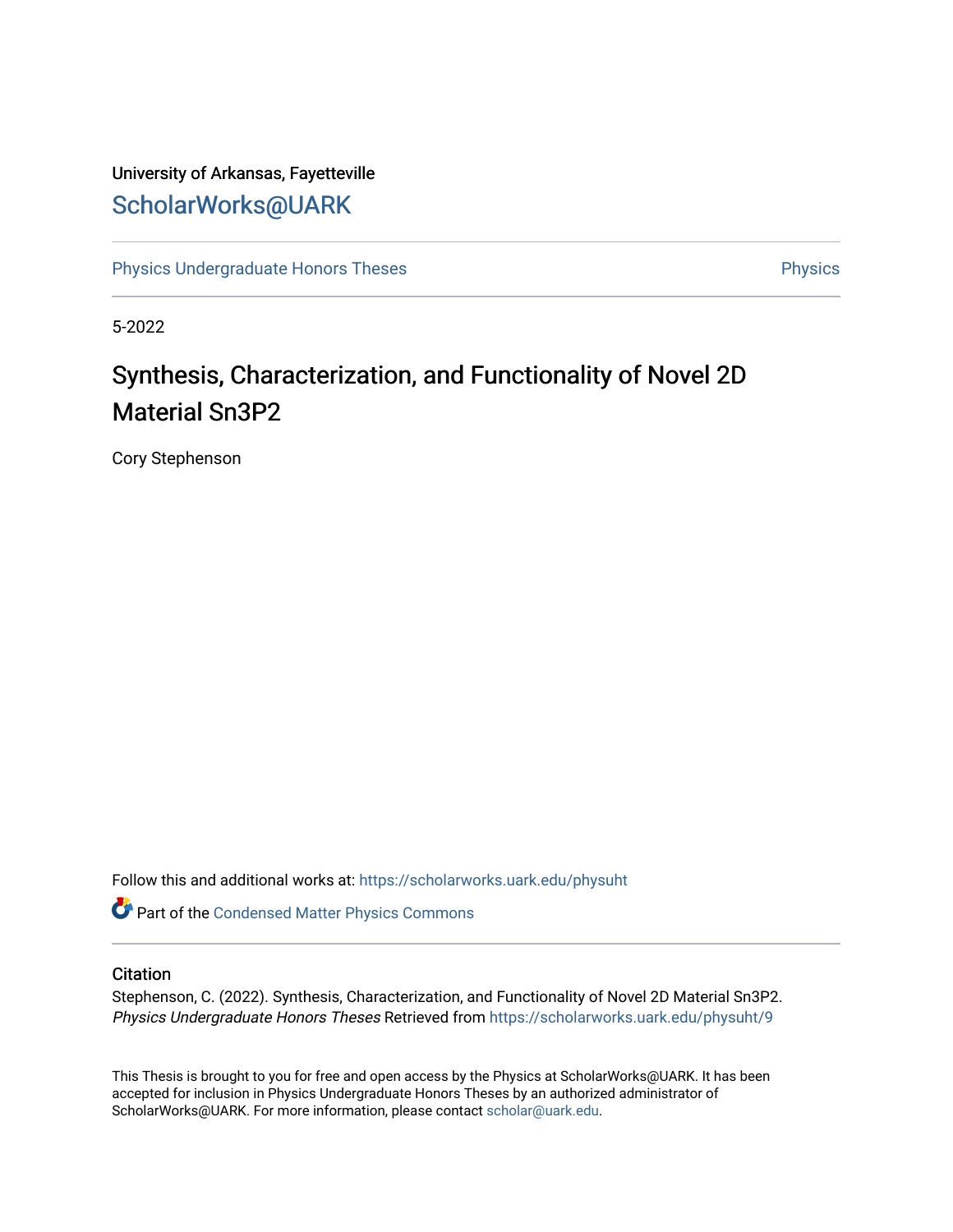# **Synthesis, Characterization, and Functionality of Novel 2D**

# **Material Sn3P<sup>2</sup>**

An Honors Thesis submitted in partial fulfillment of

the requirements of Honors Studies in Physics

## **By Cory Stephenson**



Spring 2022

Physics

Fulbright College of Arts and Sciences The University of Arkansas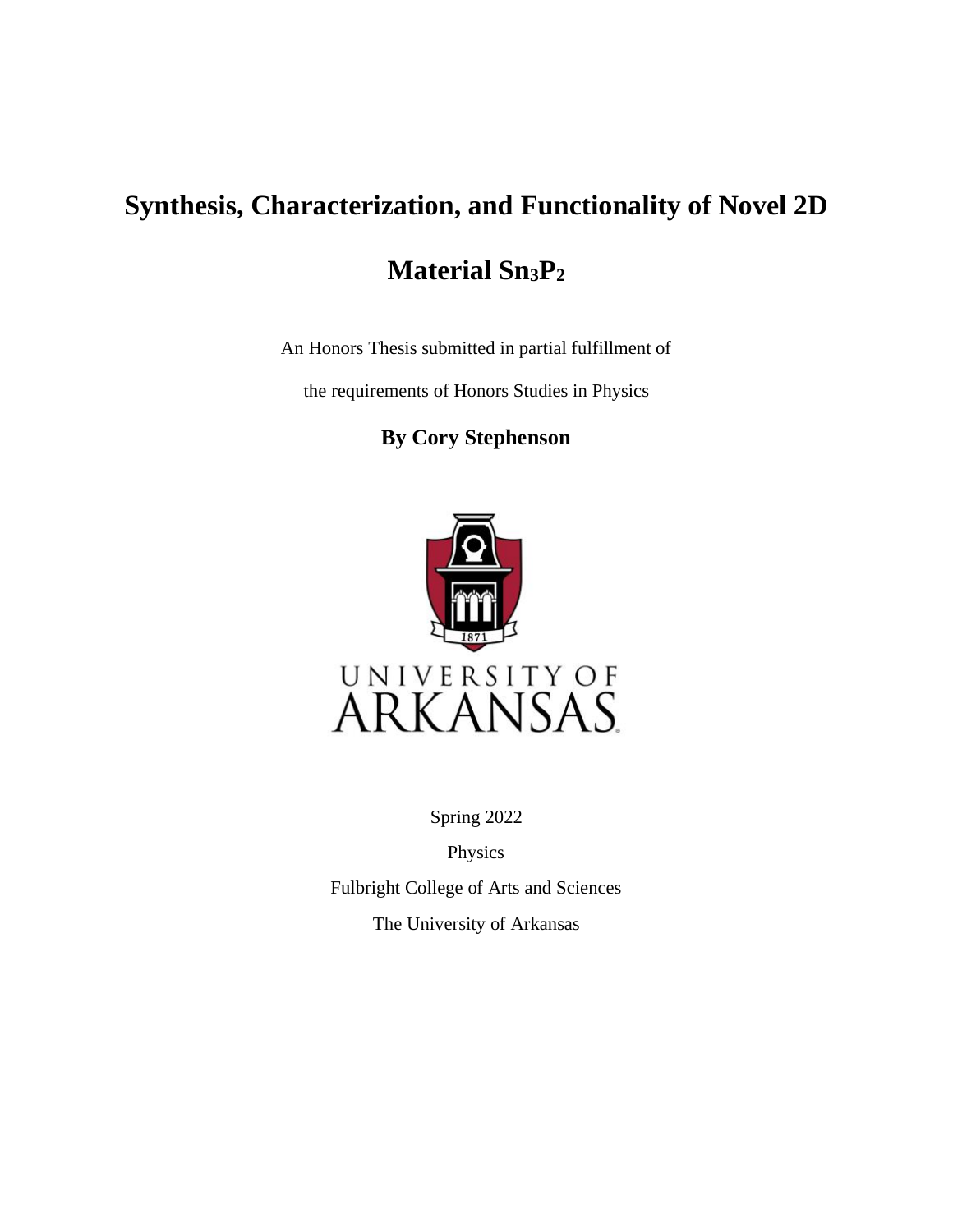### **Acknowledgements**

I would like to thank Dr. Jin Hu for serving as my mentor during my undergraduate experience, giving me invaluable opportunities beyond that of lab, and putting up with me for the time I have been in his lab. Along with Dr. Hu, I would like to thank the rest of my research group for their help. I would also like to thank Dr. Julie Stenken for influencing me into pursuing a second major in chemistry and being a great teacher to help my critical thinking. I also thank Dr. Julia Kennefick, Dr. Meagon Clarkson-Guyll, Dr. Delmy Diaz Gonzalez, and Kelly Carter for pushing me to complete honors and giving me the motivation I needed to finish my final year. A final special thanks to all the professors who have agreed to serve on my committee.

#### **Committee Members:**

Dr. Jin Hu Dr. Hugh Churchill Dr. Julie Stenken Dr. Susan Marren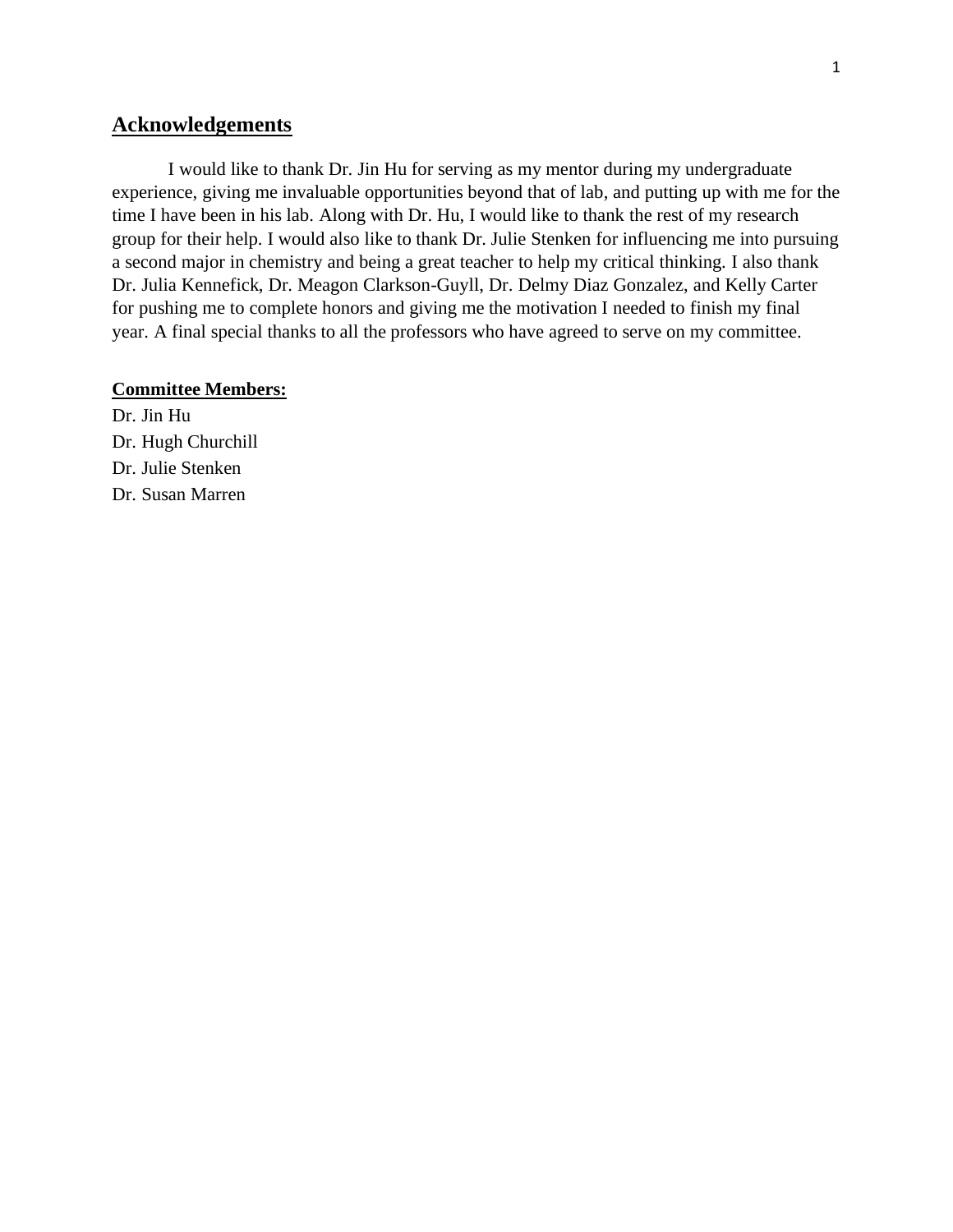# **Table of Contents**

| I.  |  |
|-----|--|
| II. |  |
|     |  |
| I.  |  |
| II. |  |
| Ш.  |  |
|     |  |
| I.  |  |
| П.  |  |
|     |  |
| I.  |  |
|     |  |
| I.  |  |
| II. |  |
|     |  |
| I.  |  |
|     |  |
| I.  |  |
| II. |  |
|     |  |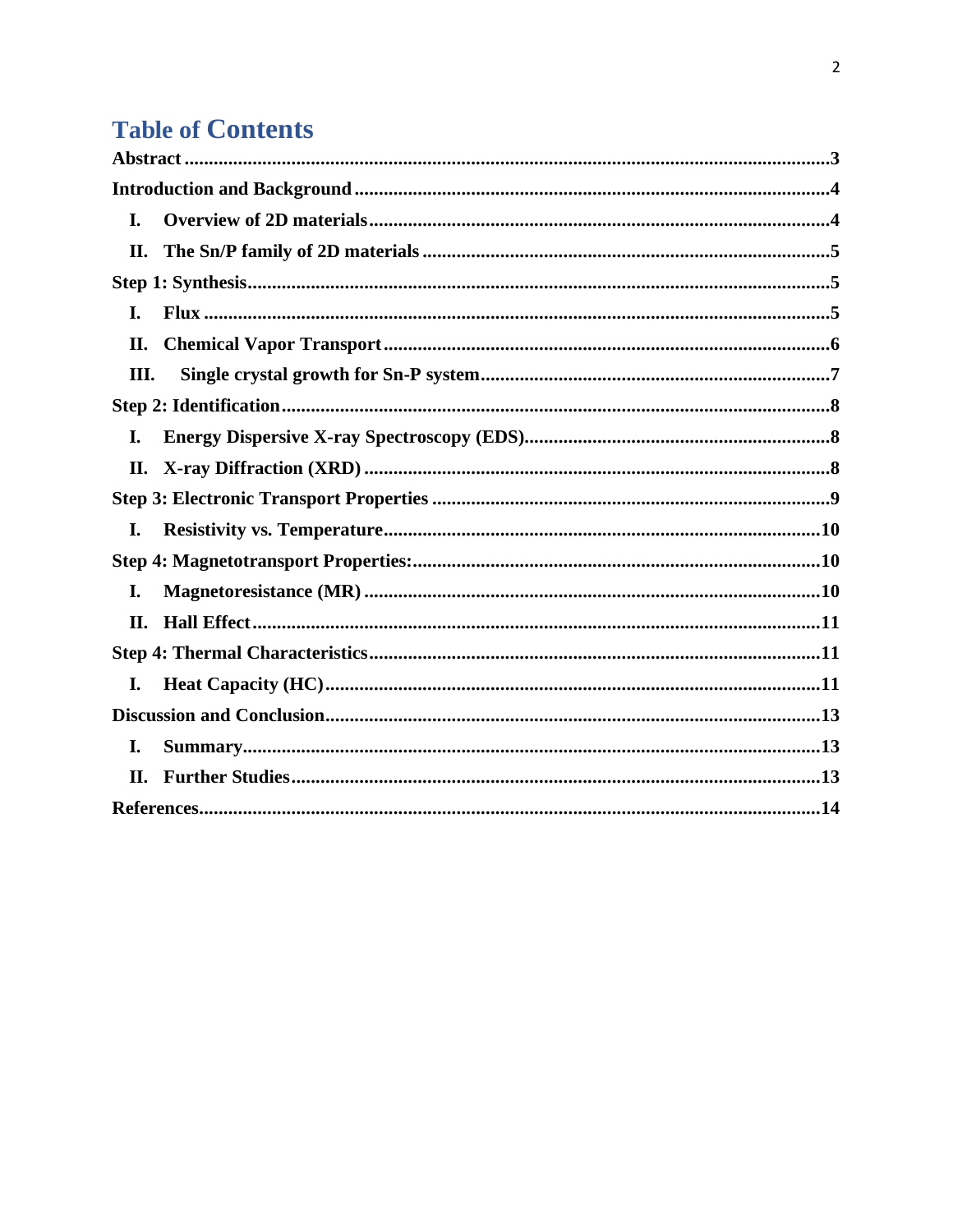### <span id="page-4-0"></span>**Abstract**

In recent years, two-dimensional (2D) materials have gained a lot of attention due to their potential applications in devices and their promise to revolutionize technology. In our group, we are capable of synthesizing such materials and study their properties. I have discovered a new material of the tin-phosphorus family that displays the 2D layered structure and therefore shows potential to be used in future devices due to this reduced dimensionality from the typical threedimensional counterpart. This 2D structure may allow for new phenomena to emerge as there is no longer any interatomic interactions along the z- axis. Under this motivation, I studied the crystal growth and properties of this new 2D layered crystal,  $Sn_3P_2$ .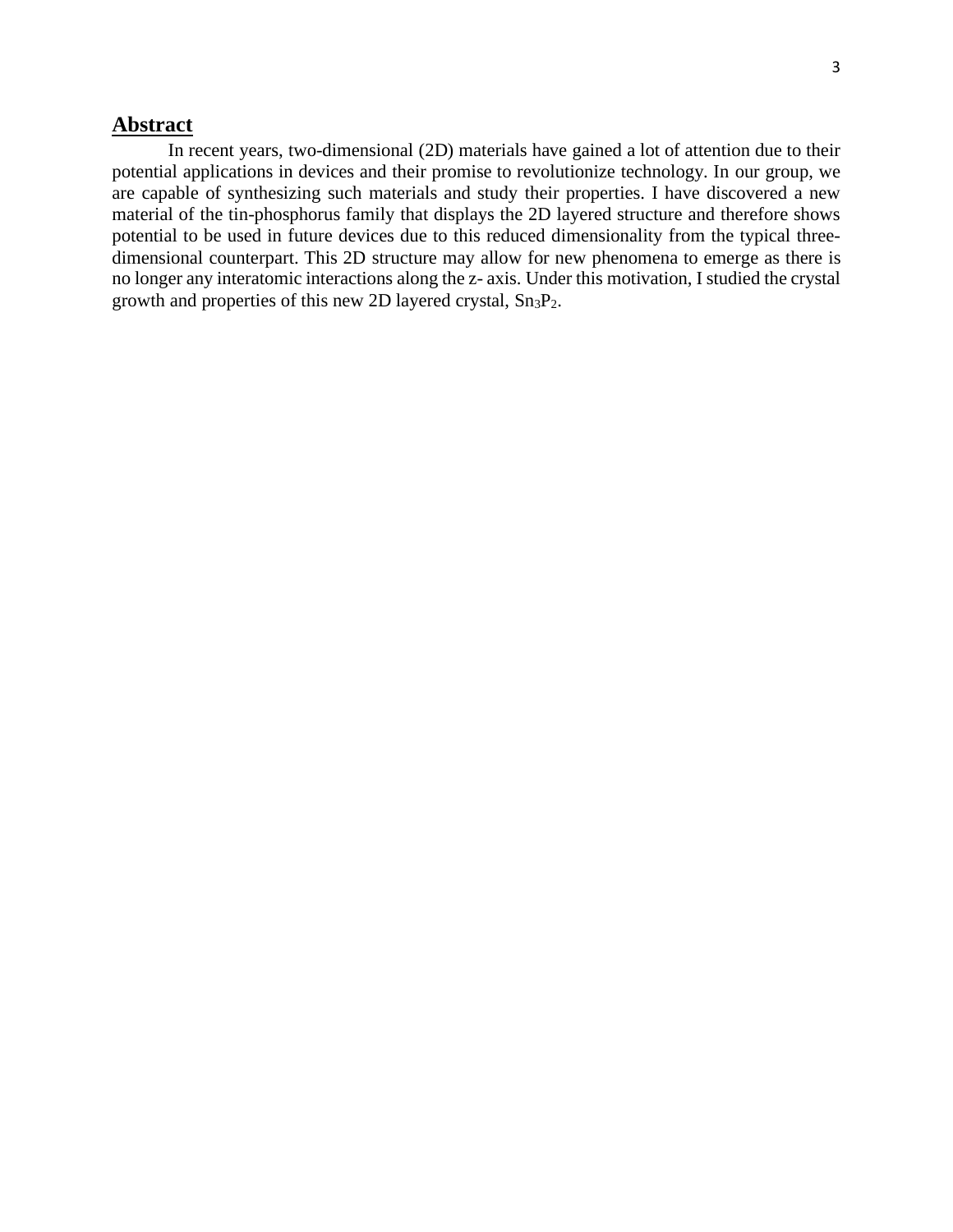#### <span id="page-5-0"></span>**Introduction and Background**

As society needs better and faster technology, the study of creating and modifying materials for technology applications has vastly expanded. In the realm of material science, we study the materials used in all sorts of electronics and mechanical devices, from things such as the composition of concrete used in construction to the specific molecular structure of a thin film used in a transistor. In my group, we study various materials in bulk or nanoscale, and layered or twodimensional (2D) materials is the focus of my research.

#### **I. Overview of 2D materials**

<span id="page-5-1"></span>2D materials arise from the weak van der Waals forces in their crystalline structure. These van der Waals forces are strong enough to lead to a 3D bulk crystal, but also weak enough to enable the mechanical exfoliation of atomically thin layers of the 2D form (shown in Fig. 1). The new 2D can display new and interesting phenomena as it is only confined along a singular plane.<sup>1</sup>



**Figure 1**. (a) Bulk multilayer form of graphite held together by the van der Waals bonding. (b) single layer of graphene after exfoliation from bulk crystal. $^{24}$ 

2D materials have gained a lot of attention since the discovery of graphene in 2004 when Professor Andre Geim and Professor Kostya Novoselov used scotch tape to slowly peel away the layers of graphite. $2$  From this they obtained the most studied and used 2D material of all time, graphene. Graphene is a sheet of carbon atoms (as shown in Fig. 1) that displays unique properties including: the strongest material known, high thermal conductivity, high electrical conductivity, quantum hall effect, and abnormal superconductivity

with bilayer twisting.<sup>2,3</sup> It has numerous applications in optoelectronics, separation membranes, batteries, transistors, etc. $2,4$ 

With the discovery of graphene, the door was opened to the study of other 2D materials including black phosphorus. Black phosphorus is a 2D semiconductor that has many important applications in optoelectronics and photonics due to its high charge mobility (100-1000 cm<sup>2</sup>V<sup>-1</sup>s<sup>-</sup> <sup>1</sup>).<sup>3,5,6</sup> Even with black phosphorus being such a useful semiconductor, at the 2D level, it remains unstable when exposed to oxygen or moisture.<sup>6</sup> This leads to the next type of 2D semiconductor discovered known as transition metal dichalcogenides (TMD). The TMD family consists of a transition metal (M) and a chalcogen  $(X)$  for the general formula of  $MX_2$  and are all semiconductors.<sup>7,8</sup> The most studied of these is  $MoS<sub>2</sub>$  due to its extremely large direct bandgap  $(1.8$ eV) and ON/OFF ratio making it great for use in transistors and photoelectric devices.<sup>1,7–10</sup> Outside of this, there are many more 2D materials, such as 2D insulators and even 2D magnetic materials, all with their own respective applications in devices.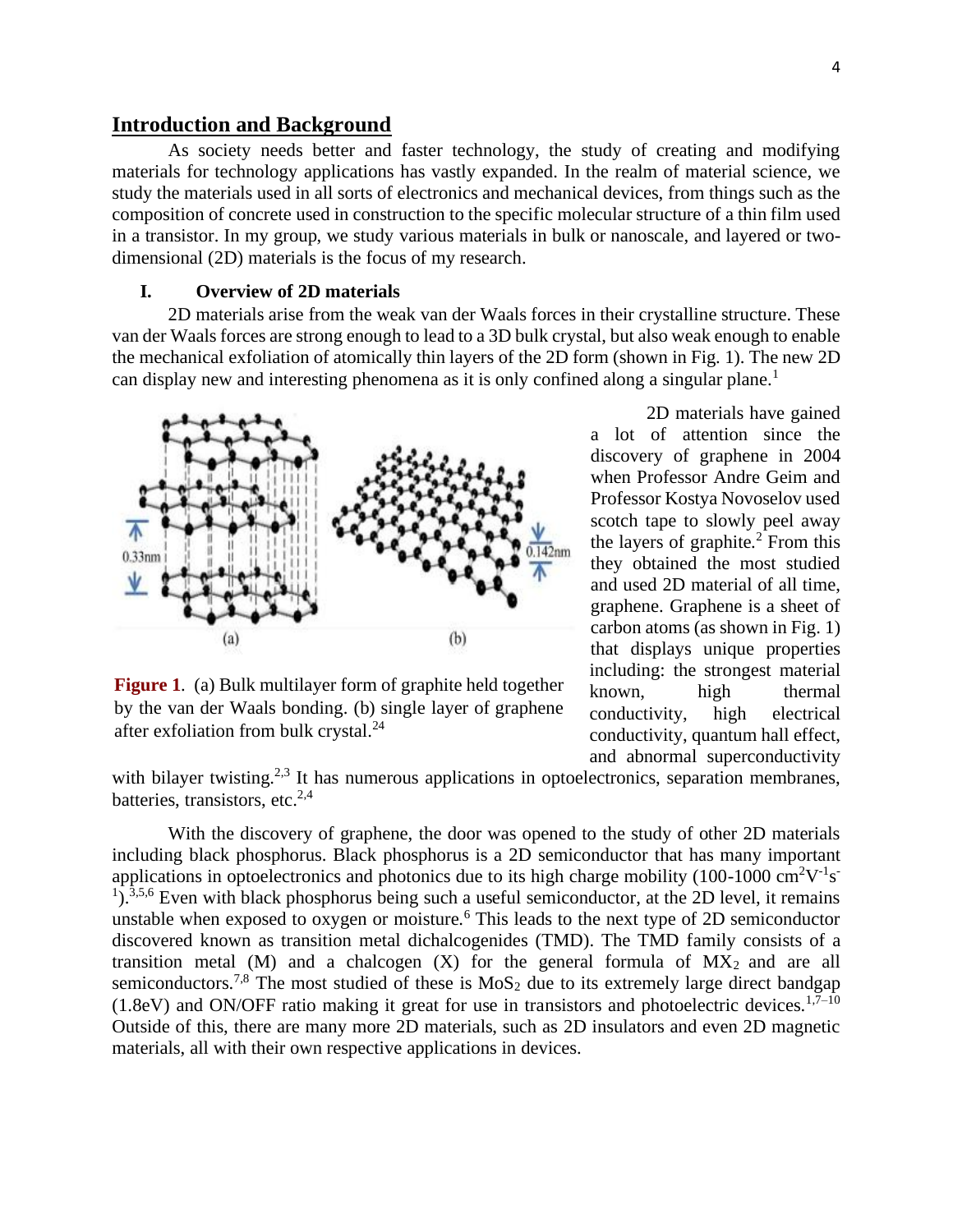#### **II. The Sn/P family of 2D materials**

<span id="page-6-0"></span>In order to get a better idea of the material that I have been working on, it is important to first look at the family of materials to which it belongs. This family would be that of the tin (Sn) phosphorus (P) family. So far, there have been only a total of 3 different 2D materials consisting of different atomic combinations of Sn and P; these include SnP,  $Sn_3P_4$ , and  $Sn_4P_3$ <sup>11</sup> Even though these have been discovered, there has not been too much study on them thus far which leaves a lot of room for study in this family of materials. The atomic structure for each of these compounds can be seen in Fig. 2, where the individual layers and stacking formation can be seen. Each one of these display the desired 2D layered quality that we are interested in studying. The bulk of the experimental research for this Sn/P family has been done on Sn3P4, showing that it is a narrow gap semiconductor with high thermoelectric properties. On top of that,  $Sn_4P_3$  has been shown to be a good candidate for the anode of sodium ion batteries.<sup>12</sup>



**Figure 2.** Atomic structure of Sn<sub>3</sub>P<sub>4</sub> (left),  $SnP$  (middle),  $Sn_4P_3$  (right) with multi-layer representations above. Gray and black atoms being Sn and pink atoms being  $P<sup>11</sup>$ .

Recent studies have indicated the possibility of the 2D layers of SnP3. The van der Waals bonding has been calculated to be weaker than that of graphene and thus easily exfoliable. It also proposes to be a higher carrier mobility semiconductor and flexibility than that of  $MoS<sub>2</sub>$  as well as a large optical absorption coefficient; promising for optoelectronics.<sup>13</sup> Though this material has theoretical properties, these properties have not been confirmed in actual experimentation.

As stated before, the Sn/P 2D material family has very little reported information and shows some interesting properties (such as the decreased dimensionality from 3D to 2D) and therefore, potential applications in the use of constructing new devices. With this in mind, I have synthesized a new material in the Sn/P family for 2D material study applications.

#### <span id="page-6-1"></span>**Step 1: Synthesis**

My lab offers two main types of synthesis capabilities: the flux method and the chemical vapor transport (CVT) method, each having their own unique ways of growing crystals.

#### **I. Flux**

<span id="page-6-2"></span>In the flux method, the elemental components of the target material are added to a quartz tube. Then, along with the elements being used for crystal synthesis, there is an extra compound added as a solvent (i.e., flux) for which the other components are melted with. The flux is added because it acts as a heat catalysis, allowing for the compounds to be heated at a lower temperature than their own respective melting points. The quartz tube is then put under vacuum, allowing the removal of any chemical interactions from the ambient air. Once the ambient gas in removed, the tube is sealed with a torch and can be placed in a furnace for heating. After heating, the tube can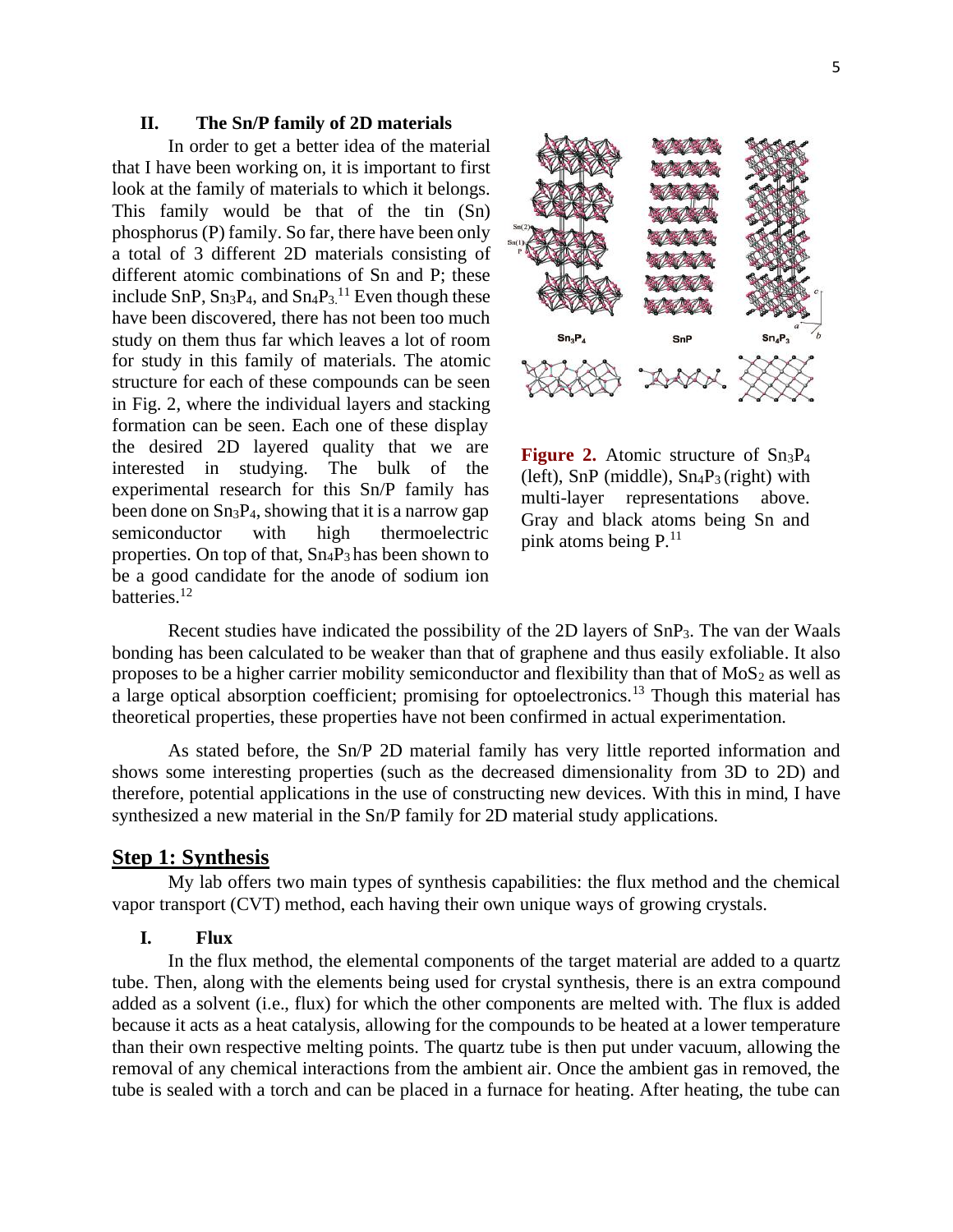be removed from the furnace, inverted, quickly put in a centrifuge to remove the solvent from the crystal, and broken to obtain the leftover crystal inside, as illustrated in Fig. 3 below.



**Figure 3.** Illustration of flux method and the inversion of the tube. The wool is used as a filter to absorb the leftover solvent in the tube. The crucibles are very helpful, but not mandatory.<sup>14</sup>

#### **II. Chemical Vapor Transport**

<span id="page-7-0"></span>In the CVT method, the components are added to the tube and sealed in the same way as in the flux method, but without a need for flux solvent. The main difference between the two methods arises in the way the crystals are heated. For flux, the tubes are held vertical, but for CVT, the tubes are held horizontal and a temperature gradient is needed. The premise for CVT is that within the furnace, there are two different heating temperatures: one side is hot and one side is cold (about 50˚C less). With one side being hotter and closer to the sublimation point of the components, the hot side starts to produce mixed vapor that travels to the cold end of the tube where it condenses into the solid, leaving a pristine crystal. This can be seen in Fig. 4 below.



**Figure 4.** Illustration of CVT. This shows the solid to gas phase transition and then condensation on the right. Here, the heat gradient is hot on the left and cool on the right as shown by the background color display.<sup>14</sup>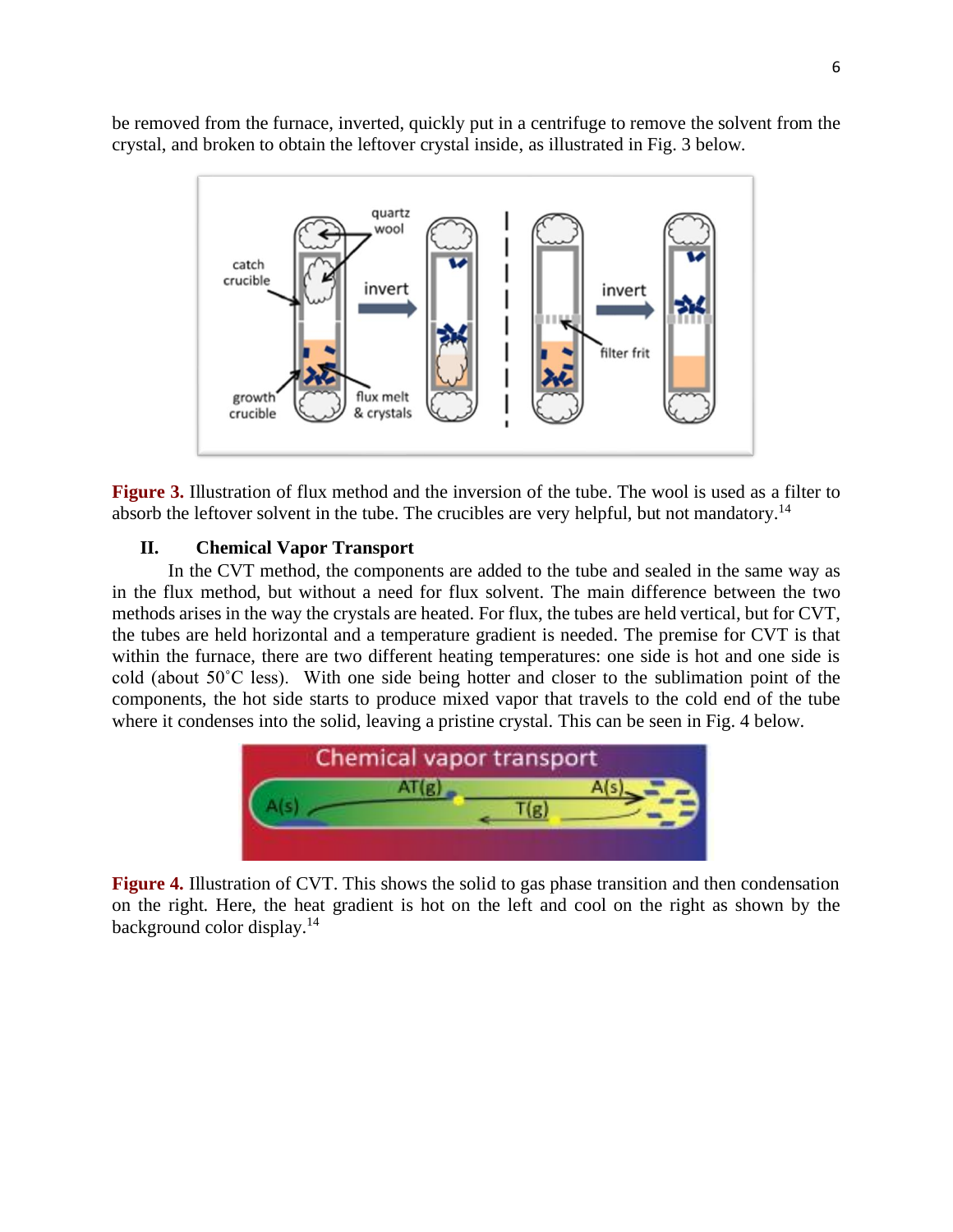#### <span id="page-8-0"></span>**III. Single crystal growth for Sn-P system**

The method used for my project on Sn-P material system is the flux method where Sn was used as the solvent. This is a very useful element to use for flux since the solvent is also one of the compounds in the chemical makeup of the desired material. This removed the need of centrifuging and the use of crucibles. I added the desired amount of Sn and P to the tube and sealed it under vacuum (Fig. 5). Afterwards, I put it into the furnace (Fig. 6 left) and followed the heating profile that was made shown in Fig. 6. Looking at the graph, it reaches a maximum of 850˚C and takes approximately 12 days to synthesize the crystal. I took the tube out of the furnace and broke the quartz to and obtained the crystal (Fig. 7a). Using tweezers, I separated pieces of the crystal (Fig. 7b) for later use.



**Figure 5.** Sn pellets and P powder in vacuum sealed quartz tube.



**Figure 6.** (left) Mellen PS205 Series furnace used to grow crystal residing in the Quantum Materials Synthesis Lab. (right) The temperature profile for synthesizing the crystal using Sn flux method.



Figure 7. (a) Bulk single crystal on  $2mm^2$  unit graph paper. (b) Piece of single crystal to be used for later measurements and to display the shininess and visible layering of the material.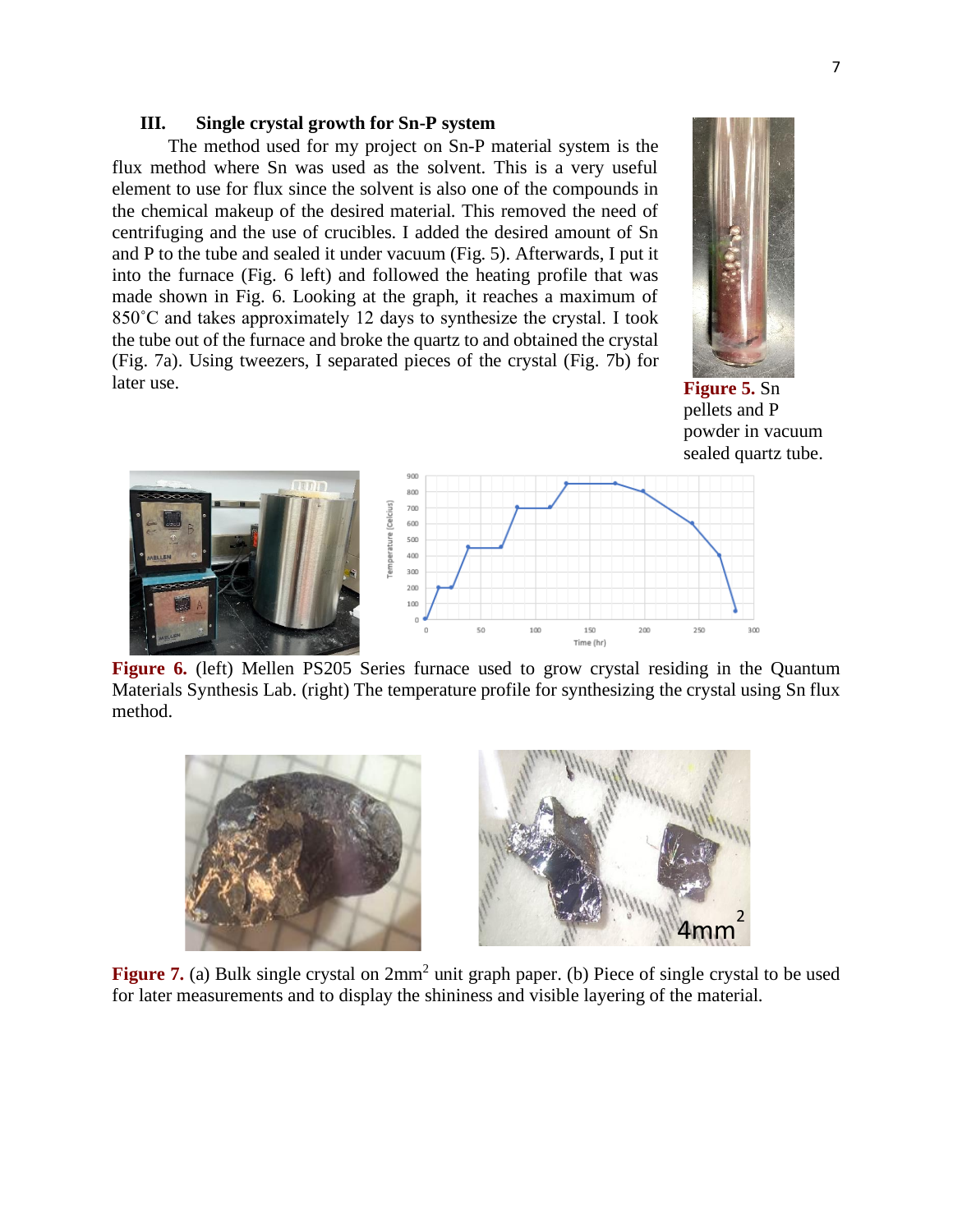#### <span id="page-9-0"></span>**Step 2: Identification**

There are two primary identification instruments that were used on the crystals obtained. Those two methods include Energy Dispersive X-ray Spectroscopy and X-ray Diffraction. Using these two methods, we can determine the composition of the material and learn more about the atomic structure.

#### <span id="page-9-1"></span>**I. Energy Dispersive X-ray Spectroscopy (EDS)**

EDS allows for the identification of the chemical composition of a crystal. In this process, there is a beam of electrons that are directed at the crystal that excite the ground state electrons in the atom by absorbing the needed energy. These jumps in energy levels cause holes in the lower-level electron shells that are quickly filled by the excited electrons. This decrease in energy level gives off an X-ray emission that is recorded by the spectrometer. These X-ray emissions are different for every atom and act as a fingerprint. The height of the peaks in the emission spectrum indicates the amount of the components present.<sup>15</sup>

For this crystal, the EDS spectrum is shown to the right in Fig. 8. From the spectrum, it was determined that the composition of the



**Figure 8.** EDS spectrum of Sn/P crystal giving a composition of 3:2 from the atomic concentration. The dark blue peaks are P and the cyan is Sn. The crystal piece used is shown in the top right of the spectrum.

material is  $Sn<sub>3</sub>P<sub>2</sub>$ , a novel material that has not been reported. This presents us with the ability to determine the characteristics of a potentially useful material in device applications.

#### **II. X-ray Diffraction (XRD)**

<span id="page-9-2"></span>XRD measurements shoot X-rays toward the crystal and they bounce off at different angles and intensities creating a diffraction pattern that is recorded and reveals things such as the electron density. This electron density can then be used to obtain the position of chemical bonds, the atomic structure, and associated disorder in the lattice. This technique can be used on both the single crystal and powdered form of the crystal which were both performed for this Sn/P complex.<sup>16</sup>

The XRD spectrum that we obtained (Fig. 9) displays peaks in both the powder and single crystal form at the same position. As previously mentioned, these XRD spectra can be used to determine the structure of the crystal, which is currently being investigated by one of the collaborators of our group.



**Figure 9.** XRD of  $Sn<sub>3</sub>P<sub>2</sub>$ for both powder (top) and single crystal (bottom)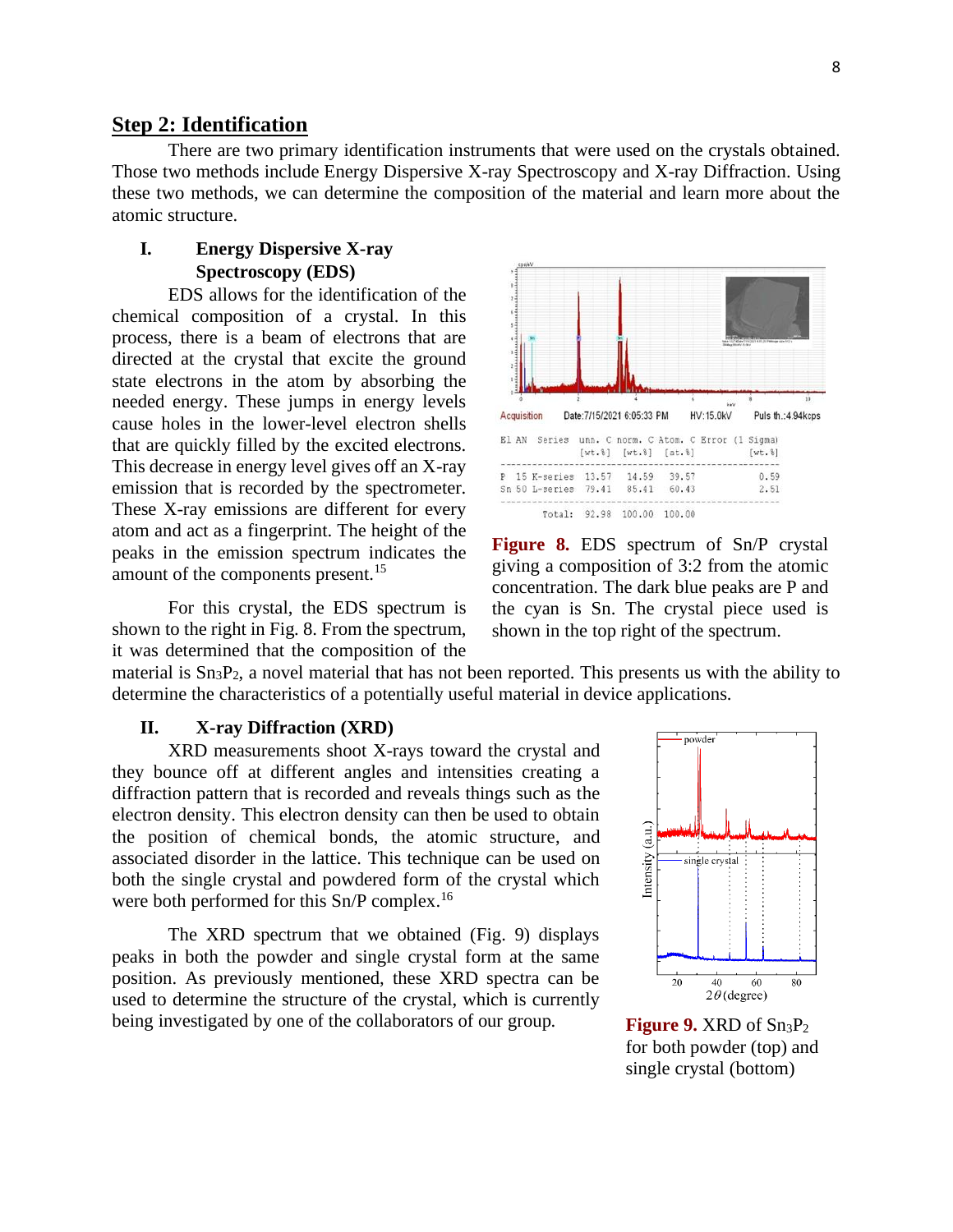#### <span id="page-10-0"></span>**Step 3: Electronic Transport Properties**

To measure the electronic properties of a material, it is easiest to do so using a rectangular piece of crystal since the resistance  $(R)$  is dependent on the length  $(l)$  and area  $(A)$  of the material current is passing through,  $R = \rho \left(\frac{l}{d}\right)$  $\frac{1}{A}$ ). Here,  $\rho$  is our resistivity. After cutting the crystal into a rectangular shape, I used silver epoxy to attach 6 contacts to the crystal in the way shown in Fig. 10a with the physical crystal shown in Fig. 10b. Based on the location of contacts with current  $(I)$ flowing from one end to the other and voltage  $(V)$  read at the middle two contacts on top, the resistance is computed  $(V = IR)$ .



**Figure 10.** (a) Schematic of crystal (blue) with electric contacts (gold) and silver epoxy (gray). Notice that the contacts for current are across the entire crystal to ensure for uniform current flow. The part used for the length of the crystal is the distance between the top two voltage contacts. (b) Physical crystal with epoxy and copper wires attached.



**Figure 11.** Physical Properties Measurement System (PPMS) by Quantum Design. This is the mechanism used to obtain the measurements for the physical properties of the crystal.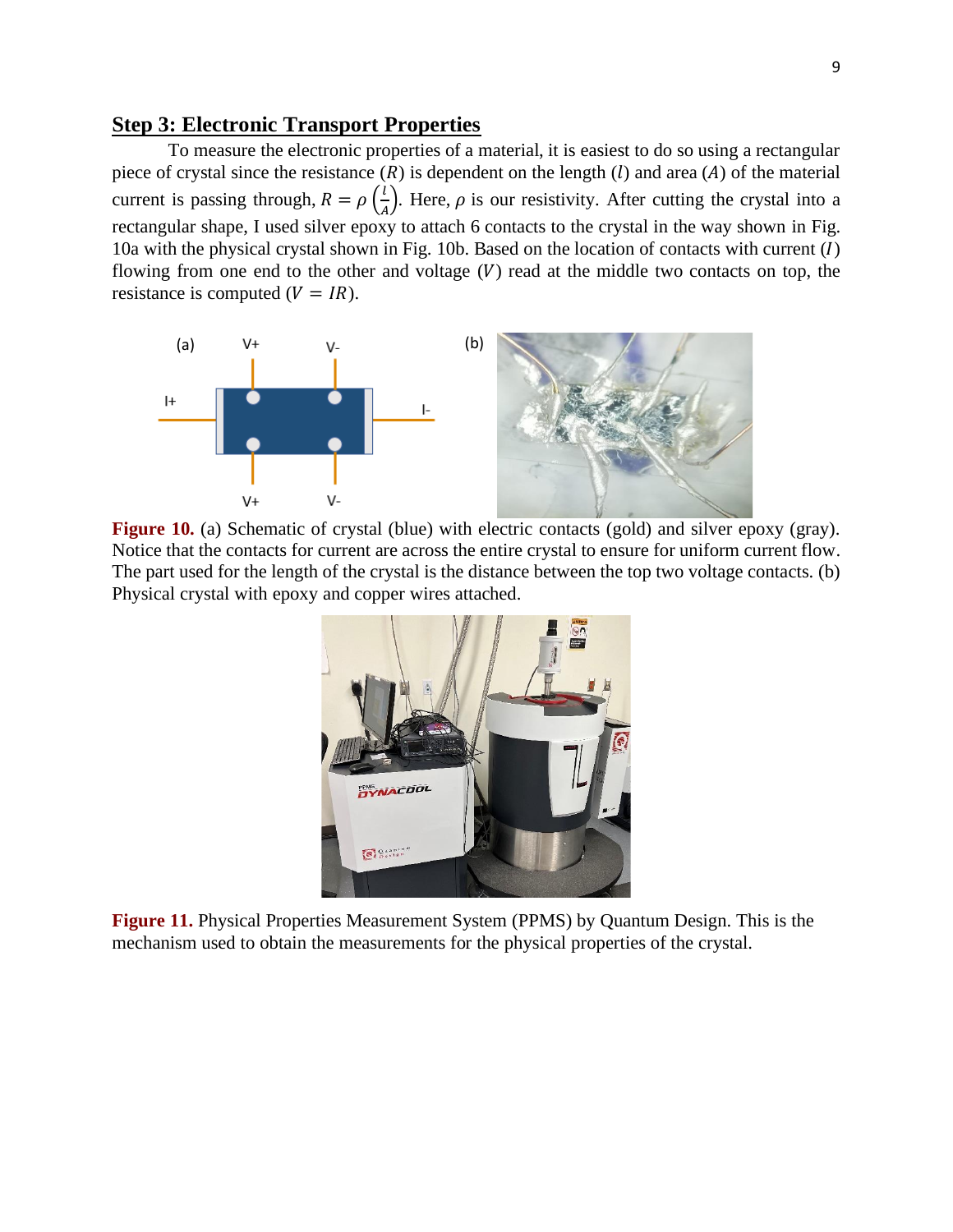#### **I. Resistivity vs. Temperature**

<span id="page-11-0"></span>Using the measurement system device in our lab, Physical Properties Measurement System (PPMS) in Fig. 11 above, that can scan a range of temperatures, magnetic fields, currents, etc. we can plot the resistance of our crystal through a range of temperatures, from 2 K to 300K. After converting resistance to resistivity, the plot can tell us properties such as the type of material it is (e.g., superconductor, semiconductor, metal), the residual resistivity  $R(2K)$ , and the residual resistivity ratio (RRR). We calculate RRR using the formula  $RRR = \frac{R(300K) - R(2K)}{R(2K)}$  $\frac{N(N)-R(ZK)}{R(2K)}$ .

The resistivity plot of  $Sn<sub>3</sub>P<sub>2</sub>$  given in Fig. 12 displays a direct proportionality between the resistivity and temperature. The positive slope and curve at the end close to temperatures of 2 K tells us that this material is most prominently a metal conductor. This is because at low temperatures for conductors, the crystal lattice and interactions of electrons slows down and the resistance to flowing current this causes at high temperatures will also decrease. If the resistivity ever reached 0mΩ cm, that would mean the material was a superconductor (with absolutely no resistance), but instead it leveled out with a residual  $\rho = 0.2$  m $\Omega$  cm. The RRR was calculated to be approximately 28 implying good metallicity.



**Figure 12.** Temperature dependent resistivity for  $Sn<sub>3</sub>P<sub>2</sub>$ 

#### <span id="page-11-1"></span>**Step 4: Magnetotransport Properties:**

Magnetotransport properties can tell us how the material acts in a given magnetic field and can tell us whether or not the material has any magnetic properties. Things seen here can include magnetic tuning of the displayed electronic properties due to interlayer electron coupling. Having tunable electronic properties proves extremely useful in electronic devices.

#### **I. Magnetoresistance (MR)**

<span id="page-11-2"></span>Again, using PPMS, the MR of the crystal can be plotted and the resistivity ratio of the material based on the applied magnetic field can be found. Based on these results, the higher the MR, the higher dependency and tunability of the resistivity from the magnetic field applied.<sup>17</sup>

For Sn3P2, the MR measurement gave a couple of abnormalities for a metallic material. The first noticeable abnormality is the linear slope of the line  $(\propto B)$ , having characteristics of an absolute value function rather than the typical quadratic function ( $\alpha$ )  $B<sup>2</sup>$ ).<sup>18</sup> The second abnormality of the MR measurement is seen in the high MR value of 250% at 2 K and 9 T. Both of these qualities are actually seen



**Figure 13.** MR of  $Sn<sub>3</sub>P<sub>2</sub>$  ranging from -9T to 9T, measured at temperature values between 2 K and 300 K.

in the aforementioned black phosphorus.<sup>19</sup> The abnormalities present could be caused by weak antilocalization or other phenomena to be further studied.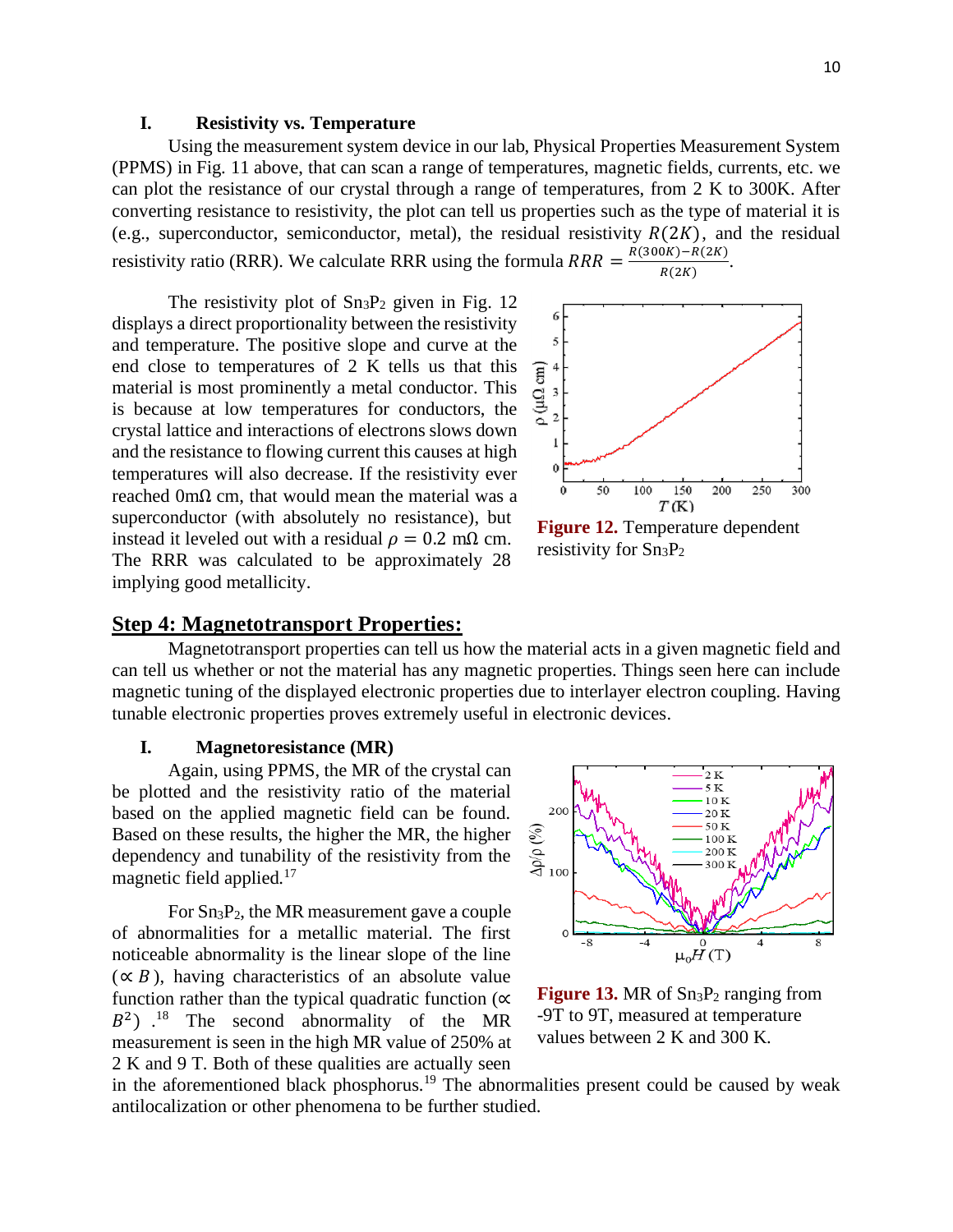#### **II. Hall Effect**

<span id="page-12-0"></span>The other magnetotransport measurement we performed is the Hall effect measurement where we use the same setup shown in Fig. 8, except this time instead of using voltage contacts on the same side, the contacts are used on opposite sides to get transverse measurements of how the electrons will flow under a magnetic field. The electrons are moving at some velocity  $(v)$  and since there is a perpendicular magnetic field  $(B)$ , the Lorentz force  $(F)$  pushes the electrons to the

other side of the crystal giving a path from the cross product ( $F = v \times B$ ). The accumulation of electrons at the side of the sample creates an electric field across the transverse direction leading to an electrical force which eventually balances the Lorentz force. The electron path through the material can identify what the charge carrier of the material is, the charge carrier density, and the charge carrier mobility.<sup>20</sup>

By looking at our Hall effect measurement for  $\text{Sn}_3\text{P}_2$  (Fig. 14), the negative slope tells us that the charge carrier is an electron. The charge carrier density and mobility were calculated from the slope at temperatures of 100K, 200K, and 300K. These values are shown in Table 1, where  $n_e$  is the



**Figure 14.** Field dependent Hall resistivity at  $T = 100$  K, 200 K, and 300

electron density and  $\mu_e$  is the electron mobility. The values gotten for  $Sn_3P_2$  are low for a normal conducting metal. To put into reference of another metal, the charge carrier density of copper is to the order of magnitude  $10^{28}$ .

| Temperature (K) | $n_e$ (cm <sup>-3)</sup> | $\mu_e$ (cm <sup>2</sup> V <sup>-1</sup> s <sup>-1</sup> ) |
|-----------------|--------------------------|------------------------------------------------------------|
| 100             | $1.24E + 23$             | 34.341                                                     |
| 200             | $1.04E + 23$             | 15.293                                                     |
| 300             | $1.01E + 23$             | 9.852                                                      |

**Table 1.** Calculated values for charge carrier mobility and density

#### <span id="page-12-2"></span><span id="page-12-1"></span>**Step 4: Thermal Characteristics**

#### **I. Heat Capacity (HC)**

HC is the amount of heat needed to raise the temperature of a given material by one degree. HC of a material can be found using the PPMS in the relaxation method. This requires a crystal of 2-3 mg in size. It is put on a platform with grease on it as shown in Fig. 15 and then heat is applied to the platform (and thus the crystal) for a given amount of time and the temperature of the crystal is recorded. When the crystal heats up, the atoms are excited and there are more lattice vibrations. After the crystal is heated, it is allowed to cool and the lattice is allowed to "relax" to its standard state. Heat capacity of the sample can be obtained from the fitting of the relaxation process, which is automatically calculated by PPMS.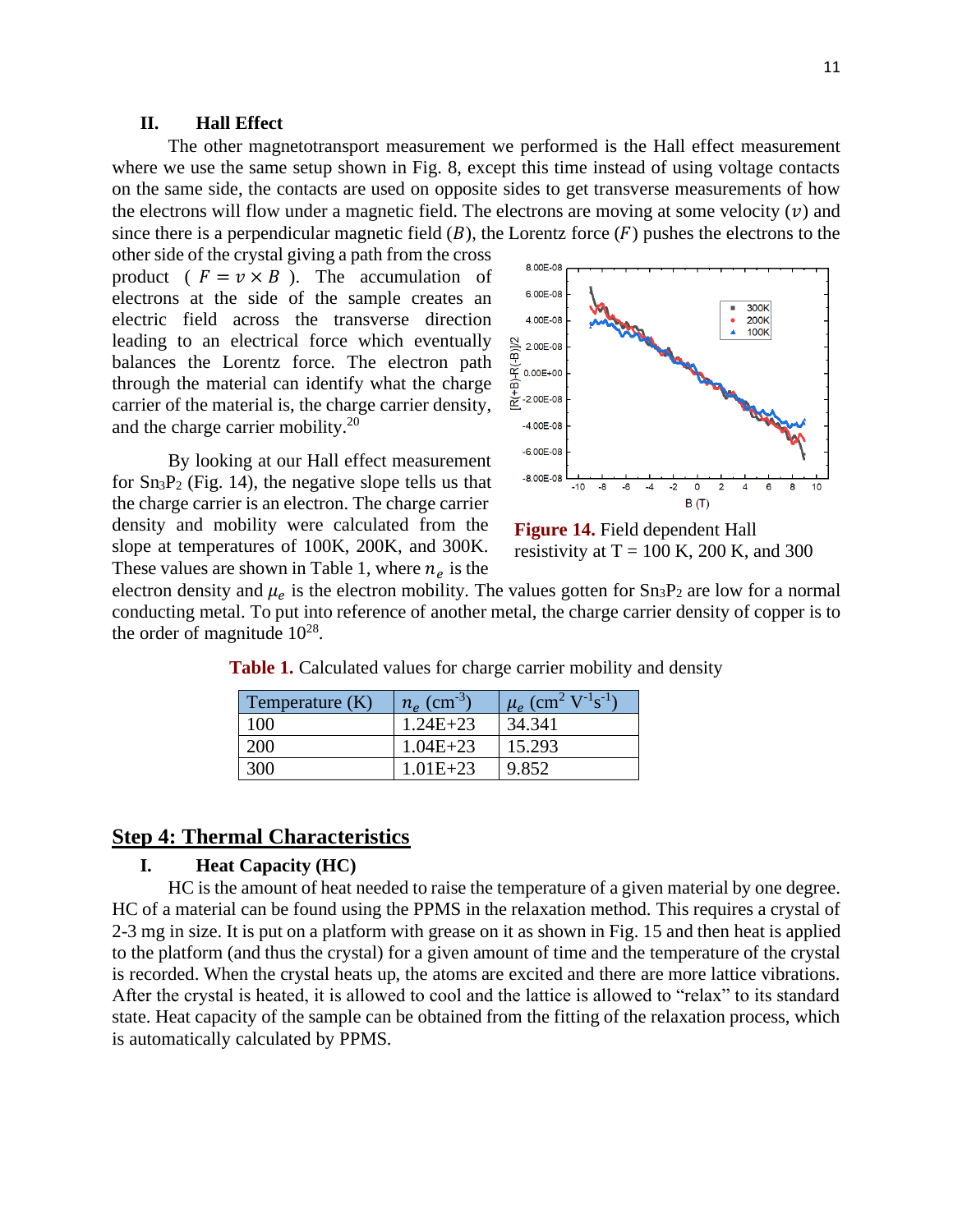

**Figure 15.** Heat Capacity platform. The heater heats up the platform which heats up the sample. The platform and sample are held at thermal equilibrium by the thermal baths and grease. The temperature is recorded by the thermometer. $21$ 

There are two parts to the HC measured; there is the electronic contribution  $(y)$  and the phonon contribution ( $\beta$ ). The equation for HC is given as  $C = \gamma T + \beta T^3$ , where T is temperature and C is our HC. In order to simplify the equation, divide by  $T$ ,  $\frac{C}{T}$  $\frac{c}{T} = \gamma + \beta T^2$ . This will give the electron contribution as the y-intercept, and the phonon contribution as the slope at low temperatures. Debye temperature  $(\Theta_D)$  can be calculated from the phonon contribution via  $\Theta_D$  =  $\left(\frac{12\pi^4NR}{\pi R}\right)$  $\frac{n \ln n}{5\beta}$ 1 <sup>3</sup>, where N=number of atoms,  $R=8.314$  J/mol K.<sup>22</sup> The Debye temperature tells us at what temperature the crystal structure has its normal mode of vibration. This also give us indication on the elasticity or hardness of the material. The higher the Debye temperature the harder the material.

The HC graph at low temperatures for  $Sn_3P_2$  shown in Fig. 16 has a y-intercept value (and therefore an electron contribution) of  $\gamma = 4.86$  mJ/mol K<sup>2</sup> and a slope (and therefore a phonon contribution of  $\beta = 0.432$  mJ/mol K<sup>4</sup>. Now, knowing that  $N = 5$  for Sn<sub>3</sub>P<sub>2</sub>, the Debye temperature was determined to be  $\Theta_D = 282.3$  K. This is an average Debye temperature for a 2D metal. The original HC graph is shown inset of Fig. 16.



**Figure 16.** Heat Capacity measurement (C/T vs.  $T^2$ ) for low temperatures with linear best fit line matched. The slope and y-intercept are displayed representing the corresponding electron and phonon contribution to the heat capacity. (Inset) Original HC measurement showing no transitions ranging from  $T = 2$  K to 200 K.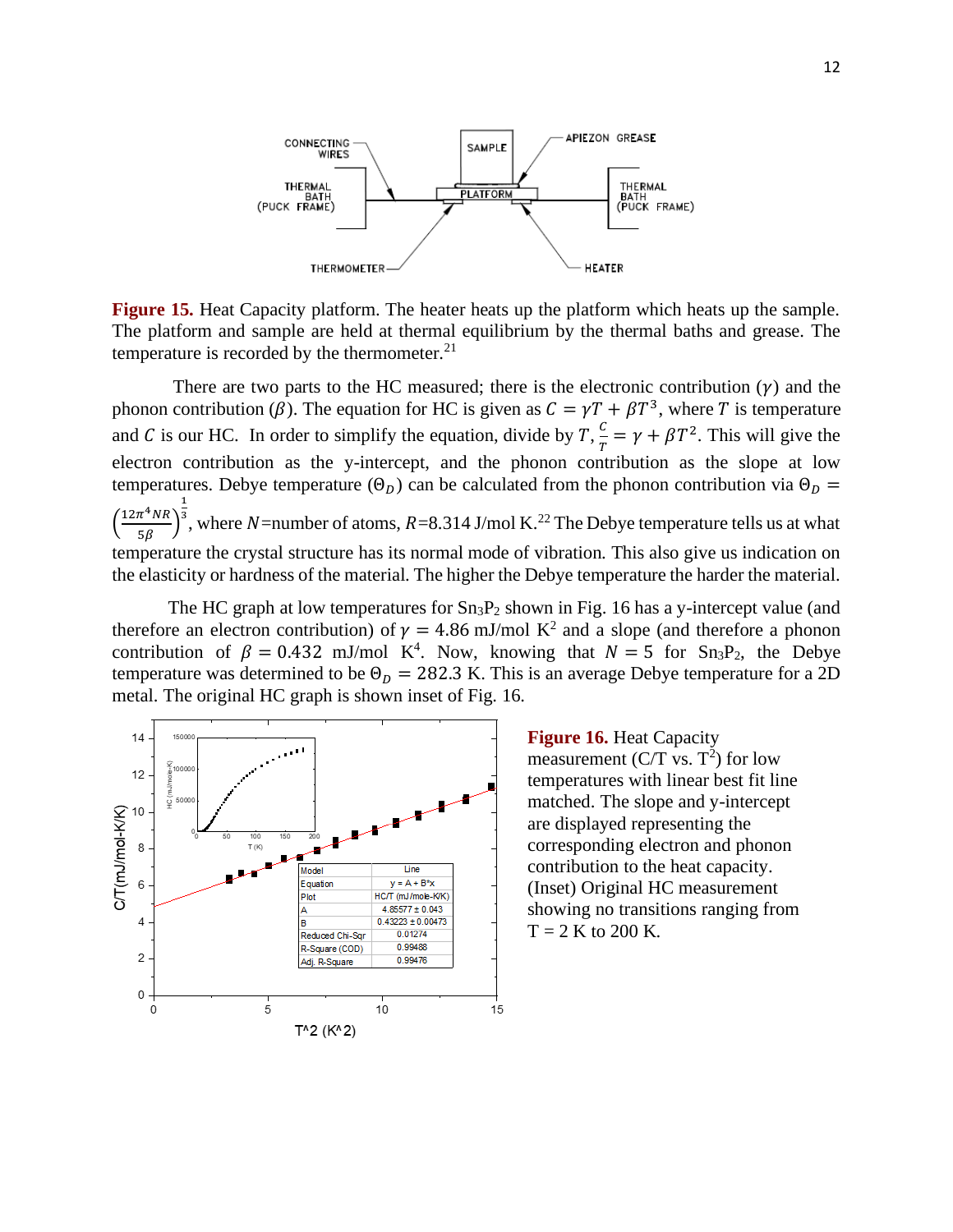#### <span id="page-14-1"></span><span id="page-14-0"></span>**Discussion and Conclusion**

#### **I. Summary**

We have recently discovered a new 2D material of the Sn/P family, Sn3P2, that displays abnormalities in both the MR and charge carrier mobility. These abnormalities, along with the metallicity of Sn3P2 present it as a potential material to be used in 2D devices such as sensors. This could also be used to fabricate devices for further 2D analysis. Sn3P2 being a new material also opens many doors to further study of 2D material properties caused by quantum confinement and other phenomena not yet understood.

#### **II. Further Studies**

<span id="page-14-2"></span>The first thing to further my study of  $Sn_3P_2$  is to determine the atomic structure of the material to gain insight on the actual dimensionality of the crystal and determine the way in which the layers are stacked. This will help in determining the reasons for any abnormalities and other characteristics that the  $Sn<sub>3</sub>P<sub>2</sub>$  has. Knowing the crystal structure will also help in the process of doping discussed below.

Sn3P<sup>2</sup> being a 2D layered material gives arise to opportunities of doping the material. Doping is the process of injecting other compounds between the layers to induce new characteristics and properties. This can be done directly during the synthesis process of adding the desired compound to the mixture before heating or it can be done through electrochemical means known as electrochemical intercalation. Intercalating  $Sn<sub>3</sub>P<sub>2</sub>$  with charge carriers such as Li or Cu could induce superconductivity. Another thing that is commonly induced into 2D materials using intercalation techniques is magnetic properties. By doping the material with ferromagnetic materials (Fe, Co, Ni, etc.), the magnetoelectronic and overall magnetic properties in general can be altered and is something commonly done in my group.<sup>23</sup>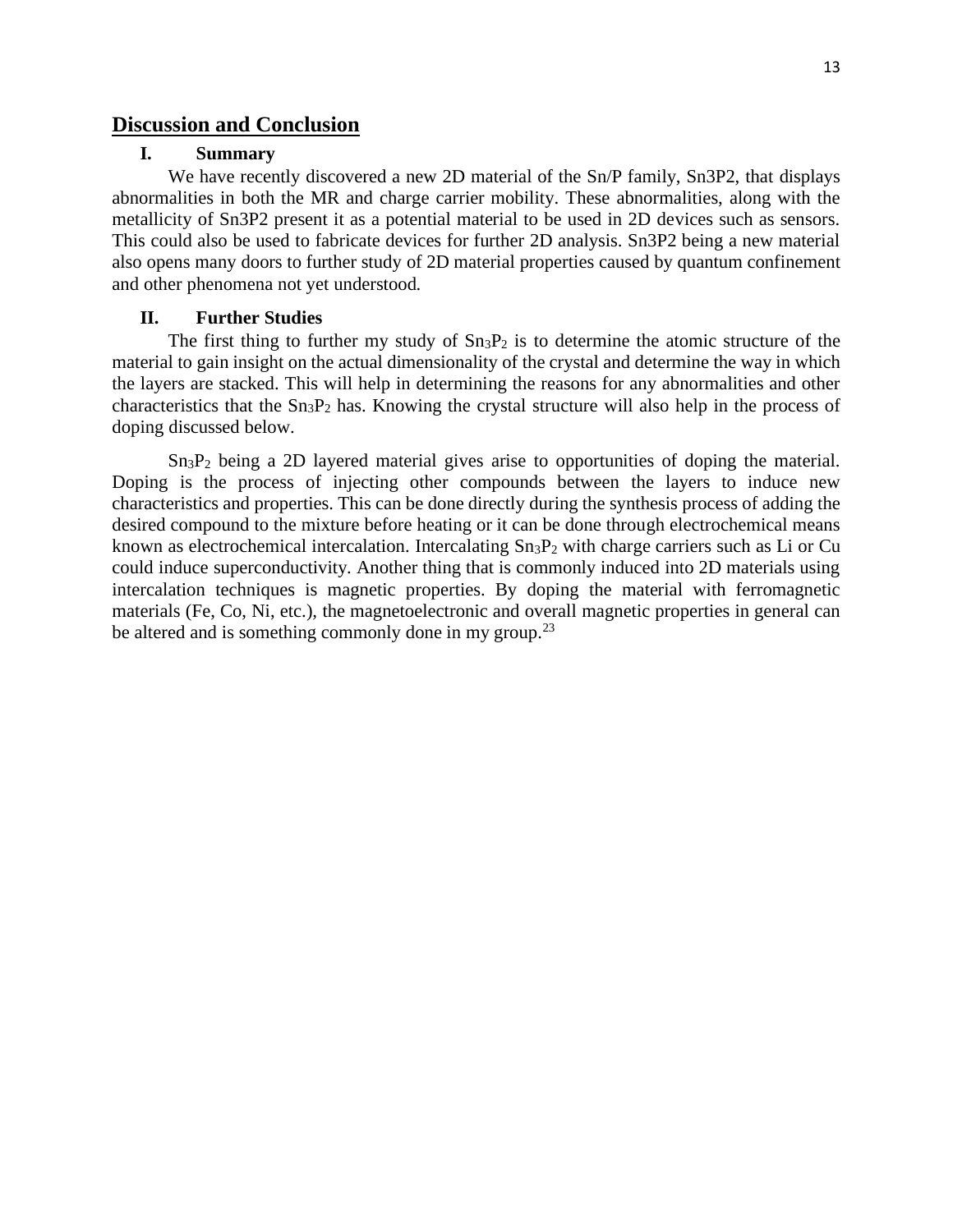#### <span id="page-15-0"></span>**References**

- 1. Zhang, W., Wang, Q., Chen, Y., Wang, Z. & Wee, A. T. S. Van der Waals stacked 2D layered materials for optoelectronics. *2D Materials* vol. 3 (2016).
- 2. Nguyen Bich, H. & Nguyen Van, H. Promising applications of graphene and graphene-based nanostructures. *Advances in Natural Sciences: Nanoscience and Nanotechnology* vol. 7 (2016).
- 3. McCreary, A., Kazakova, O., Jariwala, D. & al Balushi, Z. Y. An outlook into the flat land of 2D materials beyond graphene: Synthesis, properties and device applications. *2D Materials* vol. 8 (2021).
- 4. Chung, C. *et al.* Biomedical applications of graphene and graphene oxide. *Accounts of Chemical Research* **46**, 2211–2224 (2013).
- 5. Xu, Y., Shi, Z., Shi, X., Zhang, K. & Zhang, H. Recent progress in black phosphorus and blackphosphorus-analogue materials: Properties, synthesis and applications. *Nanoscale* vol. 11 14491– 14527 (2019).
- 6. Ling, X., Wang, H., Huang, S., Xia, F. & Dresselhaus, M. S. The renaissance of black phosphorus. *Proceedings of the National Academy of Sciences of the United States of America* vol. 112 4523– 4530 (2015).
- 7. Li, H., Wu, J., Yin, Z. & Zhang, H. Preparation and applications of mechanically exfoliated singlelayer and multilayer MoS2 and WSe2 nanosheets. *Accounts of Chemical Research* **47**, 1067–1075 (2014).
- 8. Castellanos-Gomez, A. Why all the fuss about 2D semiconductors? *Nature Photonics* vol. 10 202– 204 (2016).
- 9. Li, X. & Zhu, H. Two-dimensional MoS2: Properties, preparation, and applications. *Journal of Materiomics* **1**, 33–44 (2015).
- 10. Samy, O., Zeng, S., Birowosuto, M. D. & el Moutaouakil, A. A review on MoS2 properties, synthesis, sensing applications and challenges. *Crystals (Basel)* **11**, (2021).
- 11. Zaikina, J. v. *et al.* Highly disordered crystal structure and thermoelectric properties of Sn3P4. *Chemistry of Materials* **20**, 2476–2483 (2008).
- 12. Chen, B. *et al.* Sodium-Ion Battery Anode Construction with SnP x Crystal Domain in Amorphous Phosphorus Matrix . *Energy Material Advances* **2021**, 1–11 (2021).
- 13. Ghosh, B., Puri, S., Agarwal, A. & Bhowmick, S. SnP3: A Previously Unexplored Two-Dimensional Material. *Journal of Physical Chemistry C* **122**, 18185–18191 (2018).
- 14. May, A. F., Yan, J. & McGuire, M. A. A practical guide for crystal growth of van der Waals layered materials. *Journal of Applied Physics* **128**, (2020).
- 15. Lewis, B. J., Thompson, W. T. & Iglesias, F. C. 2.20 Fission Product Chemistry in Oxide Fuels. in *Comprehensive Nuclear Materials* (ed. Konings, R. J. M.) 515–546 (Elsevier, 2012). doi:https://doi.org/10.1016/B978-0-08-056033-5.00042-2.